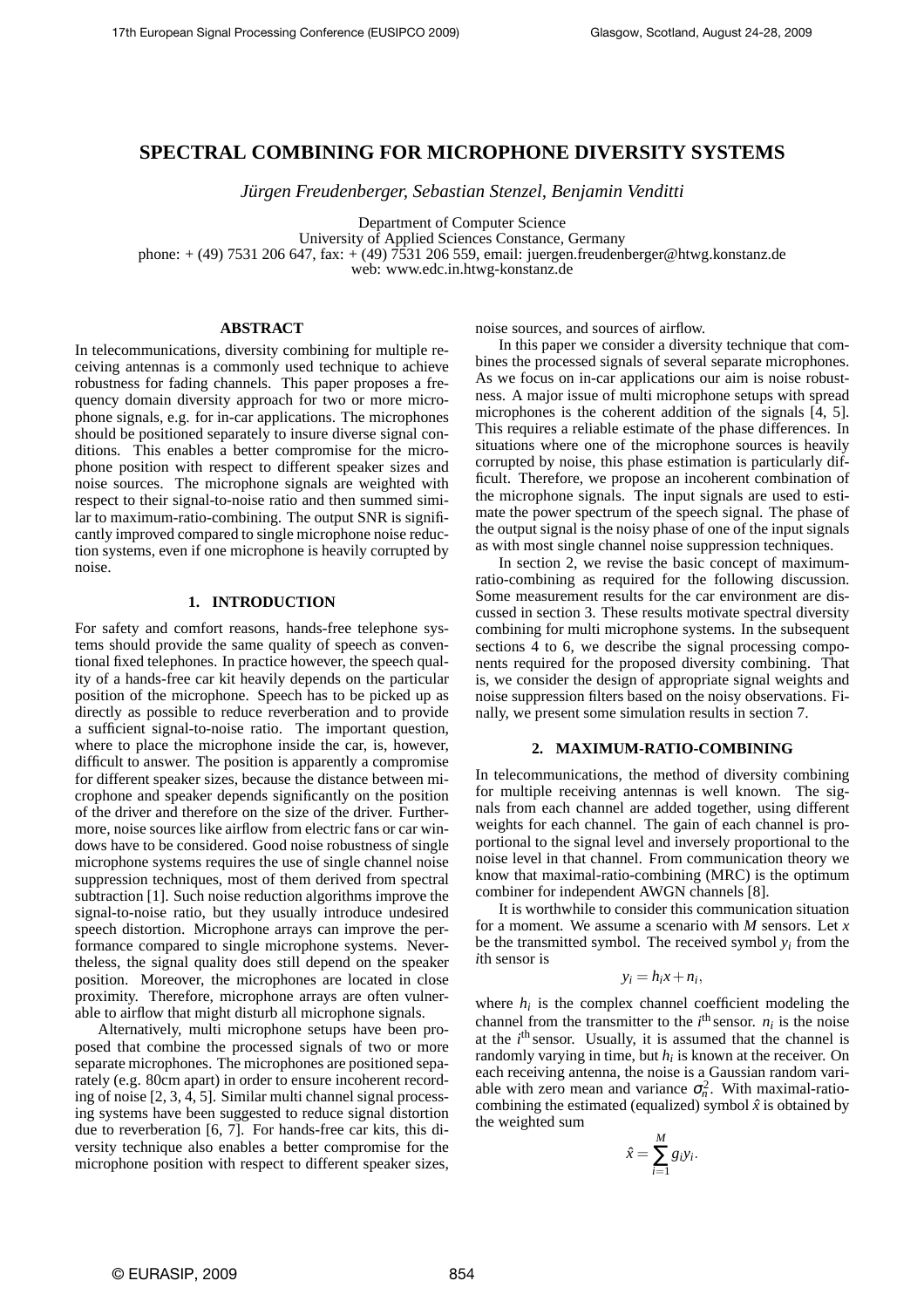| <b>SNR IN</b>     |         | $100 \text{km/h}$   $140 \text{km/h}$   defrost |         |
|-------------------|---------|-------------------------------------------------|---------|
| SNR small speaker | 3.9/3   | 2.0/0                                           | 4.4/1.8 |
| SNR tall speaker  | 2.9/9.0 | 0.9/7.6                                         | 3.4/9.5 |

Table 1: Input SNR values [dB] from mic. 1/mic. 2 for typical background noise conditions in a car.

The weights  $g_i$  depend on the channel coefficients  $h_i$ 

$$
g_i = \frac{h_i^*}{\sum_{j=1}^M |h_j|^2}
$$

where  $h_i^*$  is the complex conjugate of the channel coefficient *hi* . We therefore have

$$
\hat{x} = \frac{h_1^*}{\sum_{i=1}^M |h_i|^2} y_1 + \frac{h_2^*}{\sum_{i=1}^M |h_i|^2} y_2 + \dots
$$
\n
$$
= \frac{h_1^*}{\sum_{i=1}^M |h_i|^2} (h_1 x + n_1) + \frac{h_2^*}{\sum_{i=1}^M |h_i|^2} (h_2 x + n_2) + \dots
$$
\n
$$
= x + \frac{h_1^*}{\sum_{i=1}^M |h_i|^2} n_1 + \frac{h_2^*}{\sum_{i=1}^M |h_i|^2} n_2 + \dots
$$

The estimated symbol  $\hat{x}$  is therefore equal to the actually transmitted symbol *x* plus some weighted noise term.

The overall signal-to-noise ratio of the combined signal is simply the sum of the signal-to-noise ratios of the *M* received signals [8].

## **3. MEASUREMENT RESULTS**

The basic idea of our spectral combining approach is to apply MRC to speech signals. This is motivated by the measurement results presented in table 1. This table contains the average SNR values for different noise conditions typical in a car. For these measurements we used two cardioid microphones with positions suited for car integration: One microphone (denoted by *mic. 1*) was installed close to the inside mirror in the head unit. The second microphone (*mic. 2*) was mounted at the A-pillar. With an artificial head we recorded speech samples in two different seat positions. Therefore we considered two speaker sizes: a tall speaker of about 194cm height and a small speaker of 164cm. With respect to three different background noise situations, we recorded driving noise at 100km/h and 140km/h. As third noise situation we considered the noise which arises from an electric fan (defroster). For all recordings we used a sampling rate of 11025 Hz. Apparently, for tall speakers the microphone position 2 is the preferred position. For small speakers the position 1 provides the better results.

The SNR differences are even more pronounced when we consider the SNR versus frequency as for example depicted in Fig. 1. From this figure we observe that the SNR values are quite distinct for these two microphone positions with differences of up to 10dB depending on the particular frequency. We also note that the better microphone position is not obvious in this case, because the SNR curves cross several times.

Theoretically, a MRC combining of the two input signals would result in an output SNR equal to the sum of the input SNR values. With two inputs, MRC achieves a maximum gain of 3dB for equal input SNR values. In case of the input SNR values being rather different, the sum is dominated by the maximum value. Hence, for the curves in Fig. 1 the output SNR would essentially be the envelope of the two curves.



Fig. 1: Input SNR values for a driving situation at a car speed of 100km/h.

#### **4. SPECTRAL COMBINING**

The results of the previous section motivate a diversity technique that combines the processed signals of the different microphones in the frequency domain. Ideally we would apply maximum-ratio-combining for each frequency. The problem at hand is that different to the situation in radio communication we have no means to explicitly estimate the room transfer characteristic for our microphone system. In this section, we show that MRC combining can be achieved without explicit knowledge of the acoustic channels. The weights for the different microphones can be calculated based on an estimate of the signal-to-noise ratio for each microphone.

We consider the spectrum of the microphone signal

$$
Y_i(f) = H_i(f)X(f) + N_i(f),
$$

where  $X(f)$  and  $N_i(f)$  are the spectra of the speech signal and the noise at the  $i^{\text{th}}$  microphone, respectively.  $H_i(f)$  is the channel transfer function, i.e. the Fourier transform of the impulse response from the speaker to the  $i<sup>th</sup>$  microphone.

With MRC we would weight each microphone input signal  $Y_i(f)$  with the gain factor

$$
G_i(f) = \frac{H_i^*(f)}{\sum_{j=1}^M |H_j(f)|^2}.
$$
 (1)

In general, the MRC weighting and the coherent addition require exact knowledge of the absolute value and the phase of  $H_i(f)$ . With speech signals we have no means to explicitly estimate the transfer functions  $H_i(f)$  from the speaker to the  $i<sup>th</sup>$  microphone. We therefore estimate the gain factor  $(1)$ based on the signal-to-noise ratios of the microphone signals. Let

$$
\gamma_i(f) = \frac{\mathbb{E}\left\{ | H_i(f)X(f) |^2 \right\}}{\mathbb{E}\left\{ | N_i(f) |^2 \right\}}
$$

denote the signal-to-noise-ratio for the *i*<sup>th</sup> microphone at frequency *f*. For the sake of simplicity, we assume that the speech signal and the noise signals are stationary processes with zero mean, where the noise power is the same for all microphones. Furthermore, we assume that the speech signal and the channel coefficients are uncorrelated. Thus, we obtain

$$
\gamma_i(f) = \frac{\mathbb{E}\left\{ | H_i(f)X(f) |^2 \right\}}{\mathbb{E}\left\{ | N_i(f) |^2 \right\}} = \frac{| H_i(f) |^2 P_X(f)}{P_N(f)}, \quad (2)
$$

where  $P_X(f)$  and  $P_N(f)$  are the power spectral densities of the speech and noise process at frequency *f* , respectively.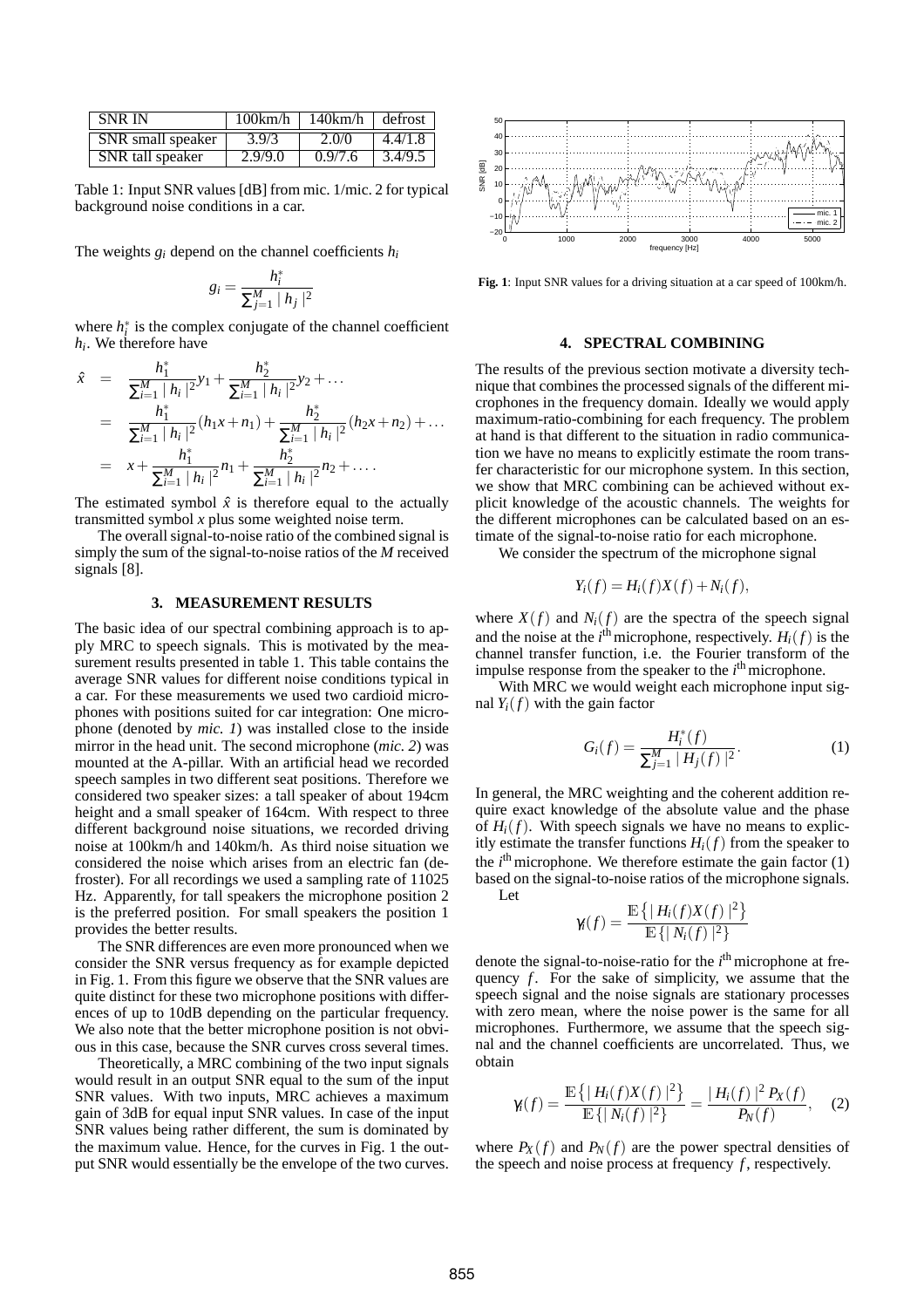We consider the weights

$$
\tilde{G}_i(f) = \sqrt{\frac{\gamma_i(f)}{\sum_{j=1}^M \gamma_j(f)}}
$$
\n(3)

Substituting  $\gamma_i(f)$  by equation (2) leads to

$$
\tilde{G}_i(f) = \sqrt{\frac{|H_i(f)|^2}{\sum_{j=1}^M |H_j(f)|^2}} = \frac{|H_i(f)|}{\sqrt{\sum_{j=1}^M |H_j(f)|^2}}.
$$

Hence, with equation (1) we have

$$
|G_i(f)| = \tilde{G}_i(f) \frac{1}{\sqrt{\sum_{j=1}^M |H_j(f)|^2}}.
$$

We observe that the magnitude of the weight  $\tilde{G}_i(f)$  is proportional to the absolute value of the MRC weights according to equation (1), because the factor

$$
\frac{1}{\sqrt{\sum_{j=1}^M |H_j(f)|^2}}
$$

is the same for all *M* microphone signals. Consequently, coherent addition of the sensor signals weighted with the gain factors  $\tilde{G}_i(f)$  still leads to a combining, where the signalto-noise ratio at the combiner output is the sum of the input SNR values. Thus, we obtain the overall SNR

$$
\gamma(f) = \sum_{i=1}^{M} \gamma_i(f). \tag{4}
$$

## **5. NOISE SUPPRESSION**

Maximum-ratio-combining provides an optimum weighting of the *M* sensor signals. However, it does not necessarily suppress the noisy signal components. We therefore combine the spectral combining with an additional noise suppression filter. Of the numerous proposed noise reduction techniques in the literature, we consider only spectral subtraction which supplements the spectral combining quite naturally. With the overall SNR  $γ(f)$  the spectral subtraction filter for the combined signal can be written as

$$
G_{NS}(f) = \sqrt{\frac{\gamma(f)}{1 + \gamma(f)}} \quad . \tag{5}
$$

Multiplying this filter transfer function with equation (3) leads to

$$
\hat{G}_i(f) = \tilde{G}_i(f)G_{NS}(f)
$$
\n
$$
= \sqrt{\frac{\gamma(f)}{\gamma(f)}} \sqrt{\frac{\gamma(f)}{1 + \gamma(f)}}
$$
\n
$$
= \sqrt{\frac{\gamma(f)}{1 + \gamma(f)}} \quad . \tag{6}
$$

This formula shows that noise suppression can be introduced by simply adding a constant to the denominator term in equation (3).

Most, if not all, implementations of spectral subtraction are based on an over-subtraction approach, where an overestimate of the noise power is subtracted from the power spectrum of the input signal [9]. Over-subtraction can be included in equation (6)) by using a constant  $\rho$  larger than one. This leads to the final gain factor

$$
\hat{G}_i(f) = \sqrt{\frac{\gamma(f)}{\rho + \gamma(f)}} \quad . \tag{7}
$$

The parameter  $\rho$  does hardly affect the gain factors for high signal-to-noise ratios retaining optimum weighting. For low signal-to-noise ratios this term leads to an additional attenuation. The over-subtraction factor is usually a function of the SNR, sometimes it is also chosen differently for different frequency bands [10]. Nevertheless, a constant value in the range  $\rho \in [5, 10]$  leads to reasonable results.

Real world speech and noise signals are non stationary processes. For an implementation of the spectral weighting we have to estimate the short-time power spectral densities (PSD) of the speech signal and the noise components. However, only the noisy speech signals are available. We therefore have to estimate the current signal-to-noise ratio based on the noisy microphone input signals. This is commonly done by using voice activity detection (VAD, see e.g. [11]) or minimum statistics [12] to estimate the noise power spectral density  $\mathbb{E}\left\{ |N_i(f)|^2 \right\}$ . The current signal-to-noise ratio is then obtained by

$$
\gamma_i(f) = \frac{\mathbb{E}\left\{ |Y_i(f)|^2 \right\} - \mathbb{E}\left\{ |N_i(f)|^2 \right\}}{\mathbb{E}\left\{ |N_i(f)|^2 \right\}}
$$

,

assuming that the noise and speech signals are uncorrelated.

#### **6. MAGNITUDE COMBINING**

Similar to the problem of SNR estimation the coherent signal combination requires an estimate of the phase differences of the input signals. Let  $\phi_i(f)$  denote the phase of  $H_i(f)X(f)$  at frequency *f*. For signal processing of speech signals our aim is usually not to restore the absolute phase of the speech signal. Hence, it is sufficient to take care of the phase differences between the microphone input signals. However, the phase differences can only be reliably estimated during speech activity. Estimating the phase difference  $\phi_{\Delta,i}(f) = \phi_1(f) - \phi_i(f), \forall i = 2,...,M$ 

$$
e^{j\phi_{\Delta,i}(f)} = E\left\{\frac{Y_1(f)Y_i(f)^*}{|Y_1(f)| |Y_i(f)|}\right\}
$$

leads to unreliable phase values for all time-frequency points without speech activity. Diversity combining using this estimate leads to additional signal distortions. A coarse estimate of the phase difference can also be obtained from the timeshift  $\tau_i$  between the direct path components in both room impulse responses. This time-shift can for example be found by searching for the maximum value of the cross-correlation of the two input signals. The estimate is then  $\phi_{\Delta,i}(f) \approx 2\pi f \tau_i$ . Note that a combiner using these phase values would in a certain manner be equivalent to a delay-and-sum beamformer. However, for distributed microphone arrays this phase compensation leads to a poor estimate of the actual phase difference.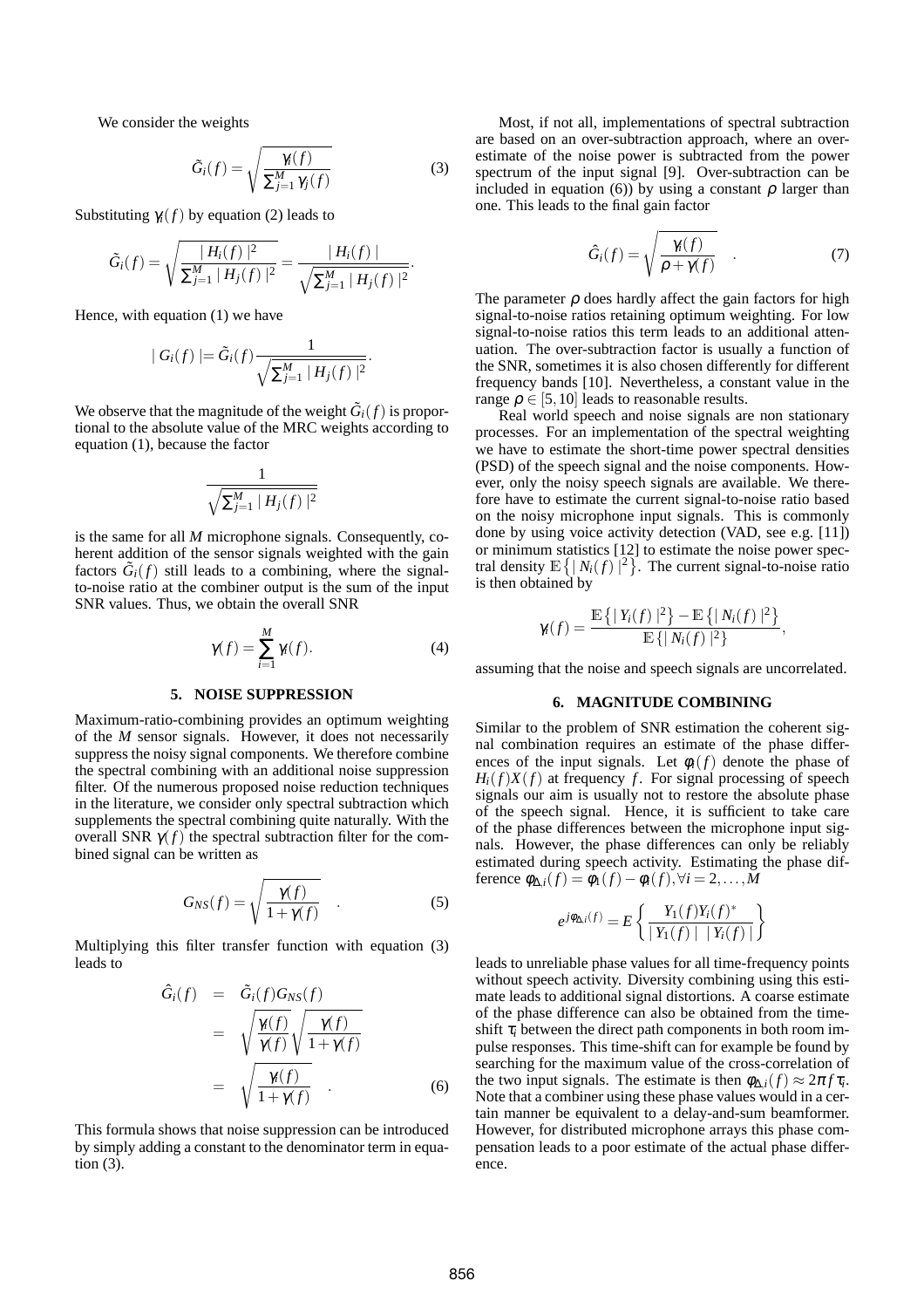

**Fig. 3**: Output SNR values for spectral combining without additional noise suppression (car speed of 100km/h,  $\rho = 0$ ).

|                   | 100km/h | 140km/h | defrost |
|-------------------|---------|---------|---------|
| SNR small speaker |         | J.6     |         |
| SNR tall speaker  | 3.8     |         |         |

Table 2: Output SNR values [dB] for diversity combining without additional noise reduction ( $\rho = 0$ ).

We therefore use a simple magnitude combining approach, where the phase of the output signal is the noisy phase of one of the input signals. Let  $\phi_1(f)$  be the phase of the first input signal. With magnitude combining we calculate the combined signal as follows

$$
\hat{X}(f) = \hat{G}_1(f)Y_1(f) + \hat{G}_2(f) |Y_2(f) | e^{j\phi_1(f)} + ... \n+ \hat{G}_M(f) |Y_M(f) | e^{j\phi_1(f)}.
$$
\n(8)

A corresponding processing system for two inputs is depicted in Fig. 2.

#### **7. SIMULATION RESULTS**

For our simulations we consider the same microphone setup as described in section 3. For the spectral combining we used an FFT length of 256 and a Hamming window for time windowing.

Figure 3 presents the output SNR values for a driving situation with a car speed of 100km/h. For this simulation we used  $\rho = 0$ , i.e. spectral combining without noise suppression. In addition to the output SNR, the curve for ideal maximum-ratio-combining is depicted. This curve is simply the sum of the input SNR values for the two microphones which we calculated based on the actual noise and speech signals. We observe that the output SNR curve closely follows the ideal curve but with a loss of 1-3dB. This loss is essentially caused by the estimation of the power spectral densities which is based on the noisy microphone signals. Table 2 provides the average SNR values for all considered driving situations. Comparing these results with the input SNR values in table 1 we note that the output SNR is close to the maximum of the input SNR values.

In the following we consider the spectral combining with additional noise suppression ( $\rho = 10$ ). Figure 4 presents the corresponding results for a driving situation with a car speed of 100km/h. The output SNR curve still follows the ideal MRC curve but now with a gain of up to 5dB. More simulation results are presented in Tab. 3 and Tab. 4. As an objective measure of speech distortion we calculated the cosh spectral distance (a symmetrical version of the Itakura-Saito distance) between the power spectra of the clean input signal (without



**Fig. 4**: Output SNR values for spectral combining with additional noise suppression (car speed of 100km/h,  $\rho = 10$ ).

|                          | 100km/h   | 140km/h  | defrost              |
|--------------------------|-----------|----------|----------------------|
| <b>SNR</b> small speaker | 13.1/10.6 | 10.7/6.8 | 11.6/8.7             |
| SNR tall speaker         | 12.3/17.0 | 9.7/13.3 | 10.8/15.6            |
| dist. small speaker      | 1.8/2.0   | 1.8/1.9  | $\overline{1.2}/1.3$ |
| dist. tall speaker       | 2.7/1.3   | 2.5/1.3  | 1.8/1.2              |

Table 3: Output SNR values [dB] and cosh spectral distances for single channel noise reduction with input signal from mic. 1/mic. 2, respectively.

reverberation and noise) and the output speech signal (filter coefficients were obtained from noisy data).

Table 3 provides results for single channel noise reduction, where we used spectral subtraction as proposed in [11]. We observe from these results that the position of microphone 1 would be a suitable compromise for both speaker sizes, whereas position 2 would result in up to 5dB better SNR for a tall speaker. The results for the diversity combining scheme are given in Table 4. The SNR values are slightly better than the best value of the single channel noise suppression, where the signal distortion is similar to the single channel case. The speech is free of musical tones and sounds more natural compared to ordinary spectral subtraction. The lack of musical noise can also be seen in Fig. 5, which shows the spectrograms of enhanced speech and the input signals. The improved signal quality can be explained by the dereverberation effect of the diversity combining. The spectral combining equalizes frequency dips that occur only in one microphone input (compare Fig. 1 and Fig. 3).

## **8. CONCLUSIONS**

In this paper we have presented a diversity technique that combines the processed signals of several separate microphones. The aim of our approach was noise robustness for in-car hands-free applications, because single channel noise suppression methods are sensitive to the microphone location and in particular to the distance between speaker and microphone.

|                          | 100km/h | 140km/h | defrost |
|--------------------------|---------|---------|---------|
| <b>SNR</b> small speaker | 13.2.   | 11.3    | 124     |
| SNR tall speaker         | 17.6    | 15.8    | 17.5    |
| dist. small speaker      | 1.3     | 1.4     | 16      |
| dist. tall speaker       |         |         |         |

Table 4: Output SNR values [dB] and cosh spectral distances for diversity combining ( $\rho = 10$ ).